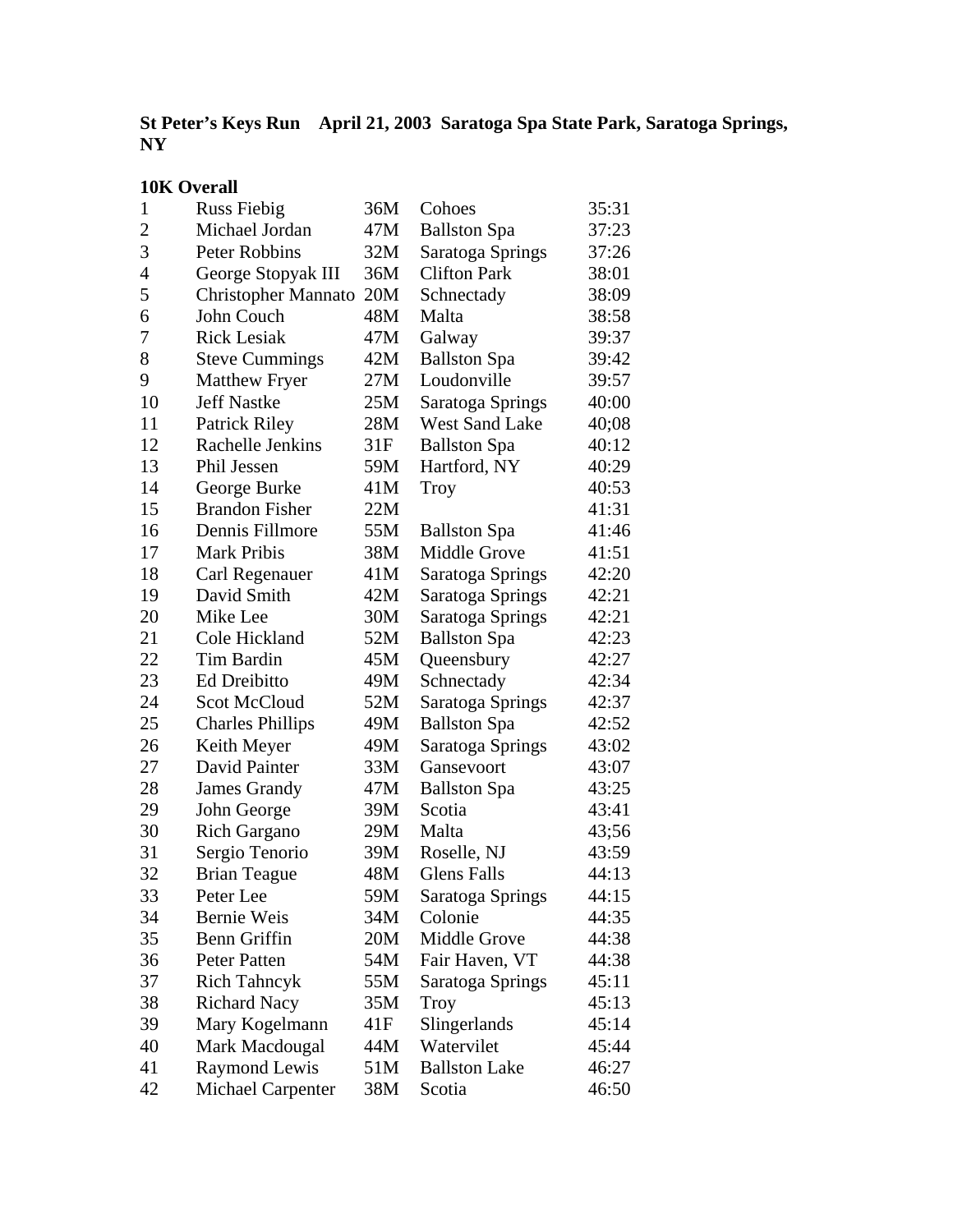| 43 | Mike Decaprio             | 32M | <b>Glens Falls</b>    | 46:57 |
|----|---------------------------|-----|-----------------------|-------|
| 44 | Mark Sherman              | 24M | <b>Glens Falls</b>    | 47:05 |
| 45 | <b>Tony Fruscio</b>       | 36M | Slingerlands          | 47:08 |
| 46 | <b>Alexander Bakharev</b> | 52M | Niskayuna             | 47:19 |
| 47 | Mary Fenton               | 41F | <b>Ballston Spa</b>   | 47:27 |
| 48 | Mark Swain                | 37M | <b>Burnt Hills</b>    | 47:30 |
| 49 | <b>Thomas Ostrander</b>   | 42M | Saratoga Springs      | 47:32 |
| 50 | <b>Charles Babcock</b>    | 52M | Saratoga Springs      | 47:34 |
| 51 | <b>Anthony Ostrander</b>  | 40M | Troy                  | 47:57 |
| 52 | George Reilly             | 28M | <b>Ballston Spa</b>   | 48:05 |
| 53 | <b>Thomas Constantine</b> | 56M | Amsterdam             | 48:06 |
| 54 | Mark Fleszar              | 57M | Troy                  | 48:07 |
| 55 | Eduardo Munoz             | 64M | Olmsteadville, NY     | 48:21 |
| 56 | <b>Bob Hess</b>           | 41M | <b>Clifton Park</b>   | 48:22 |
| 57 | <b>Stephen Cupp</b>       | 32M | Glenville             | 48:25 |
| 58 | <b>Andrew Lancaster</b>   | 27M | <b>Burnt Hills</b>    | 48:30 |
| 59 | <b>Matthew Letteer</b>    | 28M | Latham                | 48:34 |
| 60 | Douglas Fox               | 62M | Loudonville           | 48:36 |
| 61 | John Roeske               | 25M | <b>Ballston Spa</b>   | 48:39 |
| 62 | Mark Holtman              | 30M | Slingerlands          | 48:40 |
| 63 | Larina Riley              | 28F | <b>West Sand Lake</b> | 48:50 |
| 64 | Jason DiPierro            | 32M | Cherry Plain, NY      | 48:54 |
| 65 | Matt Fitzgerald           | 33M | Albany                | 48:57 |
| 66 | Mary Collins-Finn         | 57F | Menands               | 49:12 |
| 67 | Kelly Heaney              | 29F | Schaghicoke           | 49:23 |
| 68 | Denise Snyder             | 46F | <b>Ballston Spa</b>   | 49:23 |
| 69 | Ed Troiano                | 45M | Schnectady            | 49:30 |
| 70 | Marlie Alexander          | 36F | <b>Ballston Lake</b>  | 49:45 |
| 71 | Linda Hayden              | 39F | Esperanz              | 50:23 |
| 72 | <b>Brian Howk</b>         | 48M | Wilton                | 50:24 |
| 73 | Morris Huster             | 36M | Niskayuna             | 50:26 |
| 74 | <b>Courteney Mulson</b>   | 39F | Postenkill            | 50:32 |
| 75 | Jen Kuzmich               | 48F | Greenwich             | 50:56 |
| 76 | Sandy Tataryna            | 28F | Saratoga Springs      | 51:06 |
| 77 | <b>Gregory Pinto</b>      | 44M | Saratoga Springs      | 51:10 |
| 78 | Matthew Ryan              | 34M | <b>Clifton Park</b>   | 51:19 |
| 79 | Daniel Morgan             | 41M | Schnectady            | 51:23 |
| 80 | Janice Phoenix            | 45F | Schnectady            | 51:23 |
| 81 | <b>Richard King</b>       | 60M | Albany                | 51:33 |
| 82 | Robin Murray              | 38F | <b>Clifton Park</b>   | 51:34 |
| 83 | Leo DiPerro               | 56M | Cherry Plain, NY      | 51:34 |
| 84 | <b>Matt Dorsey</b>        | 40M | Saratoga Springs      | 51:57 |
| 85 | Sara Roberts              | 38F | Queensbury            | 51:14 |
| 86 | Jonathan Fleury           | 49M | Fort Edward           | 52:25 |
| 87 | Lichen Kentz              | 28M | <b>Porter Corners</b> | 52:26 |
| 88 | Una Carson                | 30F | Schnectady            | 52:36 |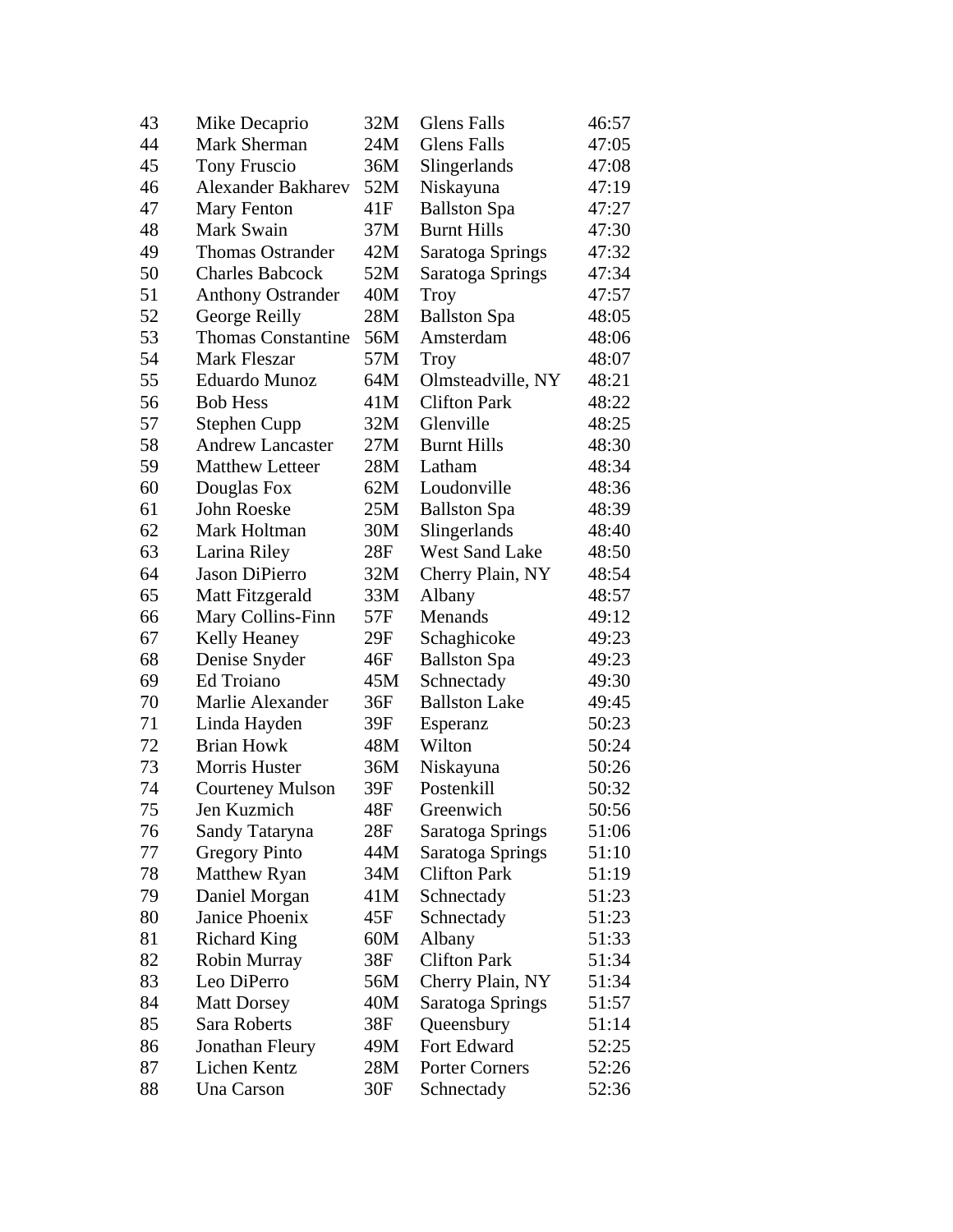| 89  | <b>Timothy Godlewski</b> | 38M | <b>Ballston Lake</b>  | 52:39 |
|-----|--------------------------|-----|-----------------------|-------|
| 90  | Kevin Fisher             | 44M | Fort Edward           | 52:44 |
| 91  | <b>Matt Johnson</b>      | 30M | Mechanicville         | 52:44 |
| 92  | Stephanie Ferradino      | 36F | Saratoga Springs      | 52:48 |
| 93  | Donna Thraikill          | 48F | <b>Porter Corners</b> | 52:54 |
| 94  | Mike Thraikill           | 50M | <b>Porter Corners</b> | 52:58 |
| 95  | <b>Robert Moriale</b>    | 59M | Malta                 | 53:11 |
| 96  | Gove Effinger            | 61M | Saratoga Springs      | 53:14 |
| 97  | Jennifer Johnson         | 27F | Mechanicville         | 53:20 |
| 98  | Lauren Franco            | 43F | Lake Placid           | 53:27 |
| 99  | Ann Herring              | 34F | Queensbury            | 53:28 |
| 100 | <b>Rick Morgan</b>       | 54M | Stillwater            | 53:30 |
| 101 | Jessica Mitchell         | 29F | Albany                | 53:30 |
| 102 | Chris Salvato            | 44M | Scotia                | 53:40 |
| 103 | Jacob Davis              | 25M | <b>Ballston Spa</b>   | 53:42 |
| 104 | Cecila Contreas          | 38F | <b>Porter Corners</b> | 53:44 |
| 105 | Amy Taylor               | 30F | Lake Placid           | 53:44 |
| 106 | Thomas Ryan              | 46M | Scotia                | 53:57 |
| 107 | <b>Sanning Pingitore</b> | 28F | Fonda                 | 53:59 |
| 108 | Faye Reynolds            | 34F | Schnectady            | 54:00 |
| 109 | Karen Passalacqua        | 30F | <b>Clifton Park</b>   | 54:17 |
| 110 | Kelley Vite              | 47F | <b>Clifton Park</b>   | 54:22 |
| 111 | Jennifer Gisotta         | 32F | Saratoga Springs      | 54:25 |
| 112 | Susan Gordon             | 42F | Saratoga Springs      | 54;36 |
| 113 | Kelly Gilchrist          | 30F | Glens Falls           | 54:38 |
| 114 | Jim Murphy               | 53M | <b>Burnt Hills</b>    | 54:39 |
| 115 | Michelle Young           | 37F | Saratoga Springs      | 55:17 |
| 116 | <b>Emily Perrotto</b>    | 16F | Delmar                | 55:29 |
| 117 | Melanie Painter          | 31F | Saratoga Springs      | 55:33 |
| 118 | Jennifer Cholnoky        | 39F | Saratoga Springs      | 55:36 |
| 119 | Gail Todd                | 36F | Greenwich             | 55:46 |
| 120 | <b>Ellsworth Jenkins</b> | 59M | <b>Ballston Spa</b>   | 56:03 |
| 121 | Tim Hurley               | 57M | <b>Ballston Spa</b>   | 56:20 |
| 122 | Cathy Sheridan           | 47F | <b>Clifton Park</b>   | 56:26 |
| 123 | Nancy Hogan              | 38F | <b>Clifton Park</b>   | 56:33 |
| 124 | Eric Clark               | 43M | Waterford             | 56:44 |
| 125 | Jennifer Romer           | 33F | <b>East Greenbush</b> | 56:55 |
| 126 | Amy Morelli              | 32F | <b>Clifton Park</b>   | 56:59 |
| 127 | Laura Clark              | 60F | Saratoga Springs      | 57:09 |
| 128 | Joe Hammer               | 26M | <b>Ballston Spa</b>   | 57:19 |
| 129 | Jeff Van Arnum           | 34M | <b>Ft Edward</b>      | 57:25 |
| 130 | Barbara Jordan           | 46F | <b>Ballston Spa</b>   | 57:28 |
| 131 | Catherine Seaman         | 49F | Warrensburg           | 58:06 |
| 132 | Virginia Mosher          | 60F | Delanson              | 58:10 |
| 133 | <b>Steve David</b>       | 36M | <b>Clifton Park</b>   | 58:37 |
| 134 | <b>Thomas Porter</b>     | 36M | Simsbury, NY          | 58:38 |
|     |                          |     |                       |       |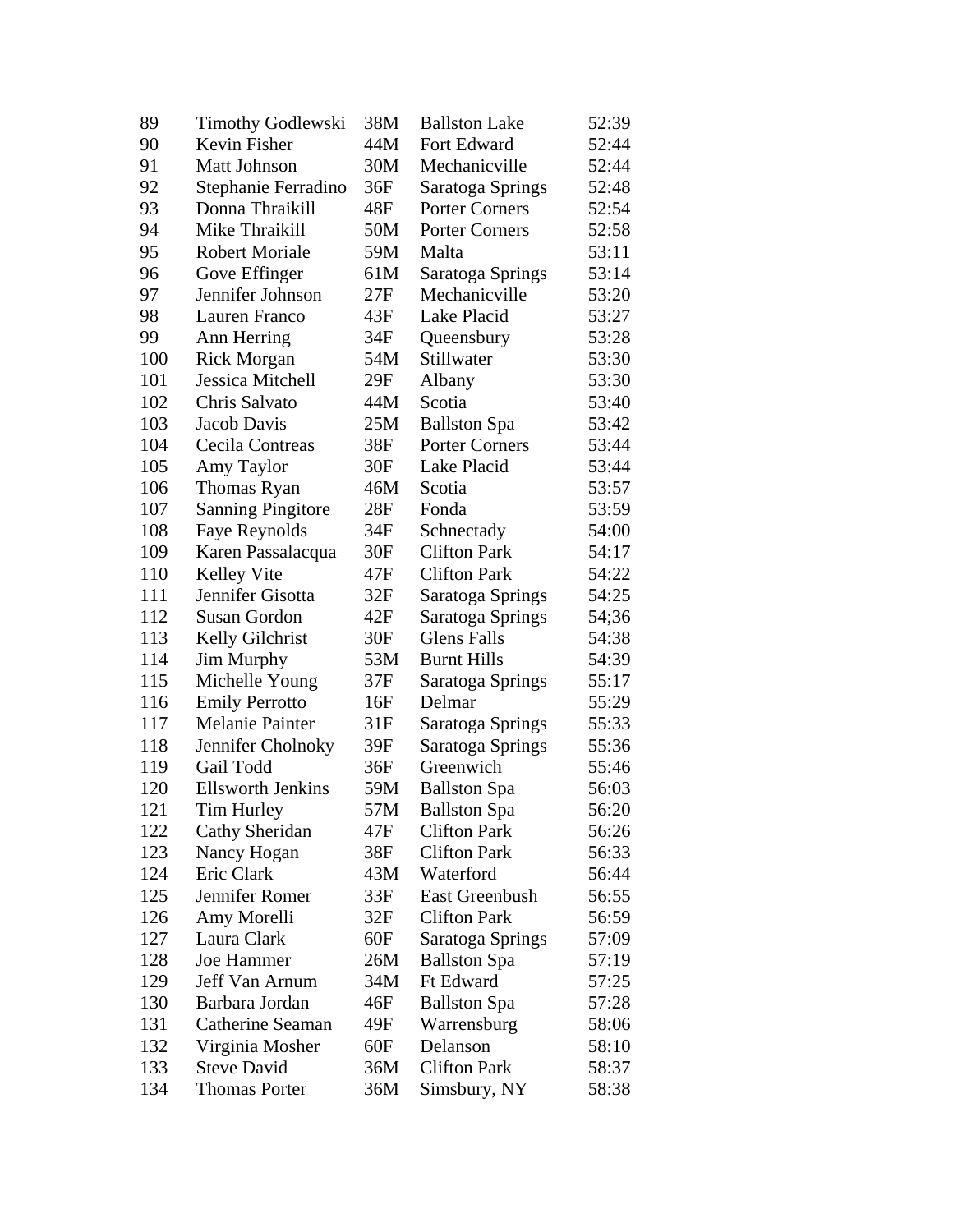| 135 | Svetiana Bakhareva     | 50F | Niskayuna            | 58:42   |
|-----|------------------------|-----|----------------------|---------|
| 136 | <b>Buck McTee</b>      | 33M | Niskayuna            | 58:57   |
| 137 | Gwenn Lazar            | 31F | Saratoga Springs     | 58:58   |
| 138 | Joe Kelly              | 73M | Menands              | 59:08   |
| 139 | Laura Blumkin          | 31F | Albany               | 59:21   |
| 140 | Michael Maguire        | 51M | <b>Ballston Lake</b> | 59:28   |
| 141 | Amy Smith              | 32F | Saratoga Springs     | 59:29   |
| 142 | Christine Wright       | 37F | <b>Ballston Spa</b>  | 59:36   |
| 143 | <b>Megan Drosky</b>    | 26F | Saratoga Springs     | 59:50   |
| 144 | Wendy Maciariello      | 29F | Saratoga Springs     | 59:54   |
| 145 | <b>Robert Mains</b>    | 49M | Saratoga Springs     | 1:00:00 |
| 146 | Phyllis Fox            | 54F | Loudonville          | 1:00:15 |
| 147 | Ellie George           | 51F | <b>West Charlton</b> | 1:00:43 |
| 148 | Norah Brennan          | 33F | Saratoga Springs     | 1:01:22 |
| 149 | Norm Marincic          | 72M | Queensbury           | 1:00:43 |
| 150 | Dean Fassett           | 61M | <b>Ballston Spa</b>  | 1:02:14 |
| 151 | <b>Susan Browne</b>    | 48F | Loudonville          | 1:02:19 |
| 152 | Denis Brennan          | 61M | Schnectady           | 1:02:49 |
| 153 | Kyra Bass              | 34F | Troy                 | 1:03:09 |
| 154 | <b>Ruth Griffin</b>    | 56F | Loudonville          | 1:03:31 |
| 155 | Terry Gray             | 33M | Saratoga Springs     | 1:03:45 |
| 156 | <b>Armand Langevin</b> | 70M | Cohoes               | 1:03:52 |
| 157 | <b>Steve Mastaitis</b> | 53M | Saratoga Sprigs      | 1:04:48 |
| 158 | Kathleen Tersigni      | 36F | <b>Burnt Hills</b>   | 1:04:56 |
| 159 | Stephen Obermayer      | 45M | <b>Ballston Spa</b>  | 1;04:56 |
| 160 | Thomas Gibbons         | 41M | Albany               | 1:05:02 |
| 161 | Steve Stella           | 52M | Albany               | 1:05:13 |
| 162 | Wendy Lund             | 48F | <b>Ballston Spa</b>  | 1:05:17 |
| 163 | Danielle Granger       | 35F | <b>Hudson Falls</b>  | 1:05:25 |
| 164 | Peg Mangano            | 60F | Saratoga Springs     | 1:05:27 |
| 165 | <b>Susan McCann</b>    | 31F | Saratoga Springs     | 1:05:47 |
| 166 | <b>Shannon Connors</b> | 19F | <b>Ballston Spa</b>  | 1:06:41 |
| 167 | Lauren Bosela          | 27F | <b>Ballston Spa</b>  | 1:07:09 |
| 168 | Eileen Battle          | 50F | Saratoga Springs     | 1:07:29 |
| 169 | Susan Fassett          | 62F | <b>Ballston Spa</b>  | 1:09:01 |
| 170 | Marcella Hammer        | 28F | Saratoga Springs     | 1:09:05 |
| 171 | Linda Plante           | 58F | Middle Grove         | 1:09:30 |
| 172 | <b>Bill Powers</b>     | 53M | Diamond Point        | 1:10:05 |
| 173 | <b>Betty Langevin</b>  | 67F | Cohoes               | 1:11:40 |
| 174 | Mare Caprara           | 39F | Latham               | 1:13:05 |
| 175 | Stu Eichel             | 74M | Saratoga Springs     | 1:20:03 |
| 176 | Enzo Paoletti          | 63M | Delmar               | 1:22:28 |
| 177 | James Lindblade        | 71M | Warrensburg          | 1:26:21 |
| 178 | <b>Beth Bishop</b>     | 38F | <b>Hudson Falls</b>  | 1:35:30 |
| 179 | Debra Oberhoff         | 35F | <b>Clifton Park</b>  | 1;35:49 |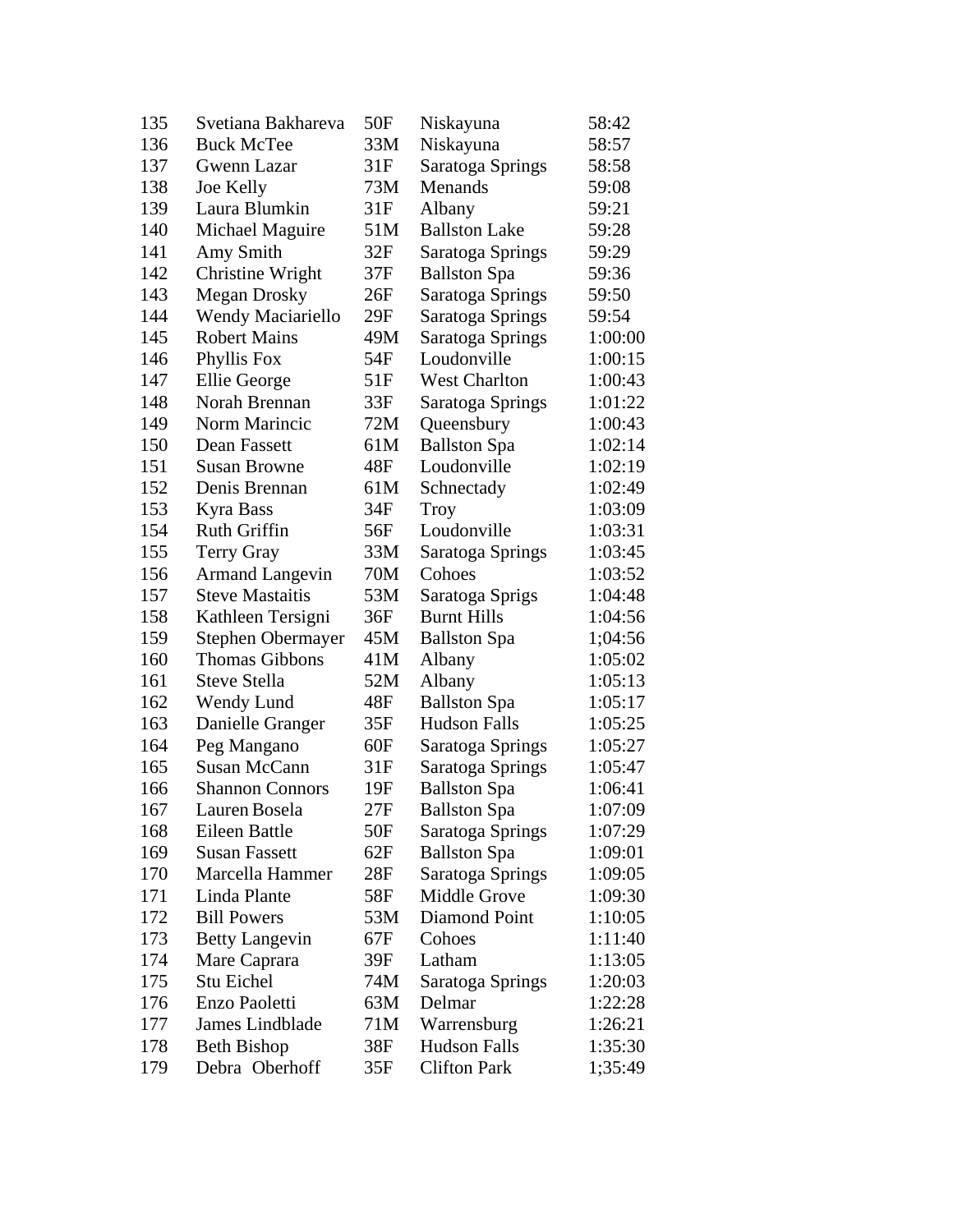### **10K Age Groups Female**

**Overall:** Rachelle Jenkins 40:12<br>15-18 **15-18 45-49** Emily Perrotto 55:29 Denise Snyder 49:23

Shannon Connors 1:06:41

Larina Riley 48:50 Kelly Heaney 49:23 Sandt Tataryne 51:06

| Una Larson      | 52:36 | Mary Collins-Finn | $49:12*$ |
|-----------------|-------|-------------------|----------|
| Ann Herring     | 53:28 | Ruth Griffin      | 1:03:31  |
| Celia Contreras | 53:44 | Linda Plante      | 1:09:40  |

### **35-39 60-64**

| Marlie Alexander | 49:45 | Laura Clark     | 57:09  |
|------------------|-------|-----------------|--------|
| Linda Hayden     | 50:23 | Virginia Mosher | 58:10  |
| Courtney Mulson  | 50:38 | Peg Mangano     | 1:05:2 |

### **40-44 65-69**

| Mary Kaselmann | 45:14 |
|----------------|-------|
| Mary Fenton    | 47:27 |
| Lauren Franco  | 53:27 |

### **10K Age Group Male**

**Overall:** Russ Fiebig 35:31 **45-49** 

**19-24** 50-54<br>Christopher Monnato 38:09 Cole Hickland Christopher Monnato 38:09 Cole Hickland 42:23 Brandon Fisher 41:31 Scot Benn Griffin 44:38 Peter Patten and Patten and Patten and Patten and Patten and Patten and Patten and Patten and Patten and Patten and Patten and Patten and Patten and Patten and Patten and Patten and Patten and Patten and

### **25-29 55-59**

| Matthew Fryer      | 39:57 | Phil Jessen     | 40:29 |
|--------------------|-------|-----------------|-------|
| <b>Jeff Nastke</b> | 40:00 | Dennis Fillmore | 41:46 |
| Patrick Riley      | 40:08 | Peter Lee       | 44:15 |

| Emily Perrotto | 55:29 | Denise Snyder  | 49:23 |
|----------------|-------|----------------|-------|
|                |       | Jen Kuzmixh    | 50:56 |
| 19-29          |       | Janice Phoenix | 51:23 |

### **50-54**

| 25-29        |       | Sletina Bakharela | 58:42   |
|--------------|-------|-------------------|---------|
| Larina Riley | 48:50 | Phyllis Fox       | 1:00:15 |
| Kelly Heaney | 49:23 | Ellie George      | 1:00:43 |

## **30-34 55-59**

| Una Larson      | 52:36 | Mary Collins-Finn | $49:12*$ |
|-----------------|-------|-------------------|----------|
| Ann Herring     | 53:28 | Ruth Griffin      | 1:03:31  |
| Celia Contreras | 53:44 | Linda Plante      | 1:09:40  |

| Marlie Alexander | 49:45 | Laura Clark     | 57:09   |
|------------------|-------|-----------------|---------|
| Linda Hayden     | 50:23 | Virginia Mosher | 58:10   |
| Courtney Mulson  | 50:38 | Peg Mangano     | 1:05:27 |

4 Betty Langevin 1:11:40

| Michael Jordan | 37:23 |
|----------------|-------|
| John Couch     | 38:58 |
| Rick Lesiak    | 39:37 |

| оје ніскіапа | 42:23 |
|--------------|-------|
| cot McCloud  | 42:37 |
| eter Patten  | 44:38 |

| Matthew Fryer | 39:57 | Phil Jessen     | 40:29 |
|---------------|-------|-----------------|-------|
| Jeff Nastke   | 40:00 | Dennis Fillmore | 41:46 |
| Patrick Riley | 40:08 | Peter Lee       | 44:15 |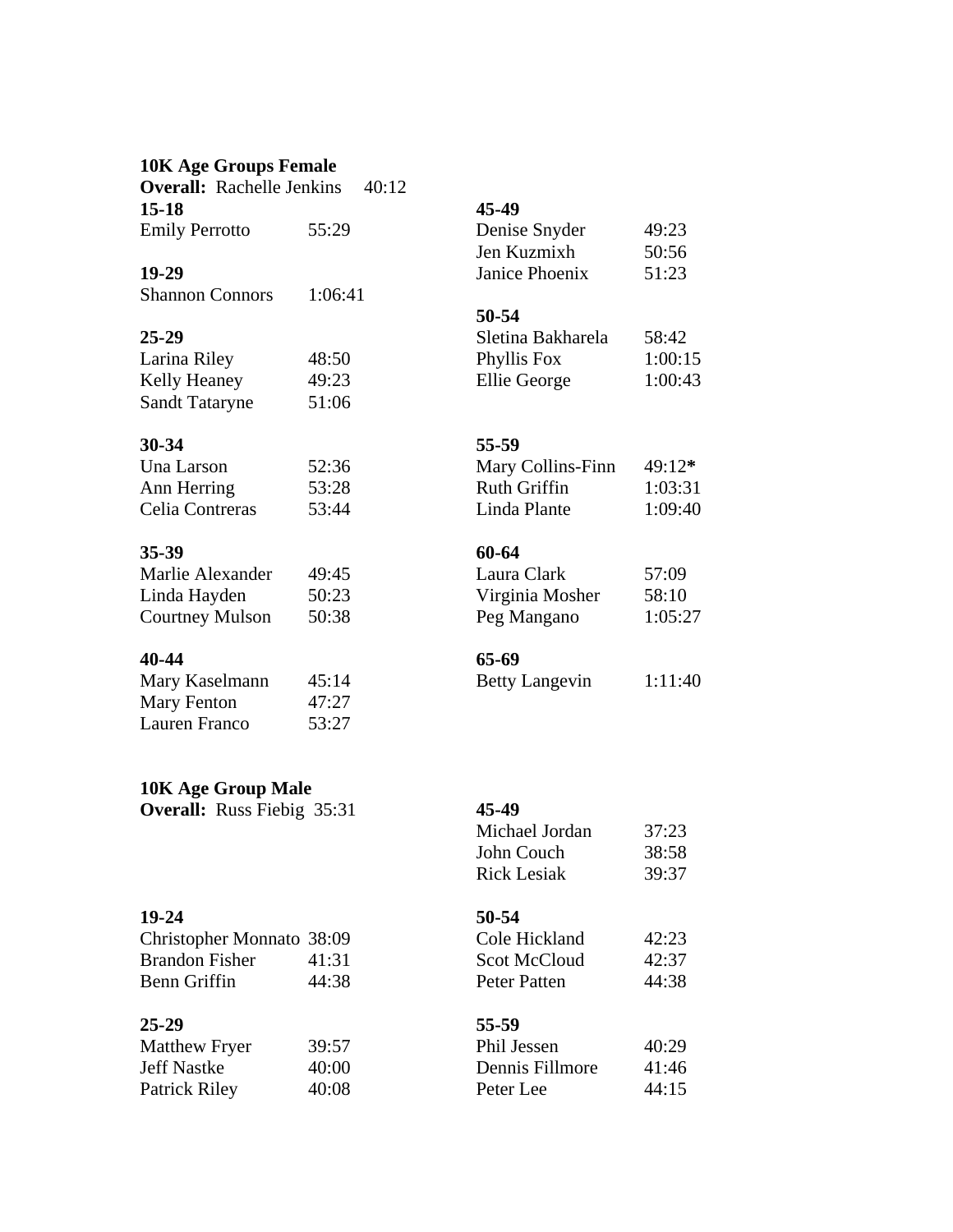| $30 - 34$     |       | 60-64  |
|---------------|-------|--------|
| Peter Robbins | 37:26 | Edwar  |
| Mike Lee      | 42:21 | Dougla |
| David Painter | 43:07 | Richar |

| George Stopyik     | 38:0  |
|--------------------|-------|
| <b>Mark Pribis</b> | 41:5  |
| John George        | 43:59 |

## **40-44**

| <b>Steve Cummings</b> | 39:42 |
|-----------------------|-------|
| George Burke          | 40:53 |
| Carl Regenaeur        | 42:20 |

# **5K Overall**

| $\mathbf{1}$   | <b>Jasom Hart</b>           | 27M | Saratoga Springs      | 17:49    |
|----------------|-----------------------------|-----|-----------------------|----------|
| $\overline{c}$ | <b>Brian Kelly</b>          | 17M | Queensbury            | 17:57    |
| $\overline{3}$ | <b>Charles Smullen</b>      | 46M | Amsterdam             | 18:17    |
| $\overline{4}$ | Bruce Lipinski              | 44M | Queensbury            | 18:32    |
| 5              | L.D. Davidson               | 50M | Amsterdam             | 18:48    |
| 6              | Patrick Lynskey             | 34M | Castleton             | 18:57    |
| 7              | John Couch                  | 48M | Malta                 | 19:12    |
| 8              | <b>Russell Lidberg</b>      | 24M | Hugo, MN              | 19:15    |
| 9              | <b>Paul Bennett</b>         | 55M | Latham                | 19:43    |
| 10             | <b>Matthew Fryer</b>        | 27M | Loudonville           | 19:47    |
| 11             | Rachelle Jenkins            | 31F | <b>Ballston Spa</b>   | 19:50    |
| 12             | <b>Patrick Riley</b>        | 28M | <b>West Sand Lake</b> | 19:55    |
| 13             | <b>Christopher Murphy</b>   | 50M | Scotia                | 20:00    |
| 14             | <b>Gregory Wolos</b>        | 52M | Alplaus, NY           | 20:07    |
| 15             | <b>Nick Balascio</b>        | 27M | Peliaam, Ma           | 20:15    |
| 16             | Colin Klepetar              | 28M | Gansevoort            | 20:18    |
| 17             | <b>Thomas Rest</b>          | 47M | <b>Ballston Lake</b>  | 20:22    |
| 18             | Ray Brown                   | 41M | Saratoga Springs      | 20:27    |
| 19             | <b>Rich Gargano</b>         | 29M | Malta                 | 20:36    |
| 20             | Gina Cristaldi              | 15F | <b>Hudson Falls</b>   | 20:38    |
| 21             | <b>Bob Ellis</b>            | 51M | Saratoga Springs      | 20:38    |
| 22             | <b>Aleksey Bakharev</b>     | 20M | Niskayuna             | 20:46    |
| 23             | Daniel Mikesh               | 28M | Charlestown, Ma       | 21:13    |
| 24             | Joseph O'Leary              | 52M | <b>Ballston Spa</b>   | 21:14    |
| 25             | David Shumpert              | 36M | <b>Clifton Park</b>   | 21:21    |
| 26             | Rebecca Rusenberg-Beran 25F |     | Albany                | 21:23    |
| 27             | Clyde Hess                  | 61M | Queensbury            | 21:33    |
| 28             | Paul Garside                | 34M | Arlington, VT         | 21:34:80 |
| 29             | <b>Charles Petraske</b>     | 29M | Saratoga Springs      | 21:48    |
|                |                             |     |                       |          |

| Peter Robbins | 37:26 | Edward Munoz | 48:21 |
|---------------|-------|--------------|-------|
| Mike Lee      | 42:21 | Douglas Fox  | 48:36 |
| David Painter | 43:07 | Richard King | 51:33 |

# **35-39 70-74**

| George Stopyik | 38:01 | Joe Kelly             | 59:08   |
|----------------|-------|-----------------------|---------|
| Mark Pribis    | 41:51 | Norm Marincic         | 1:00:43 |
| John George    | 43:59 | <b>Armand Langvin</b> | 1:03:52 |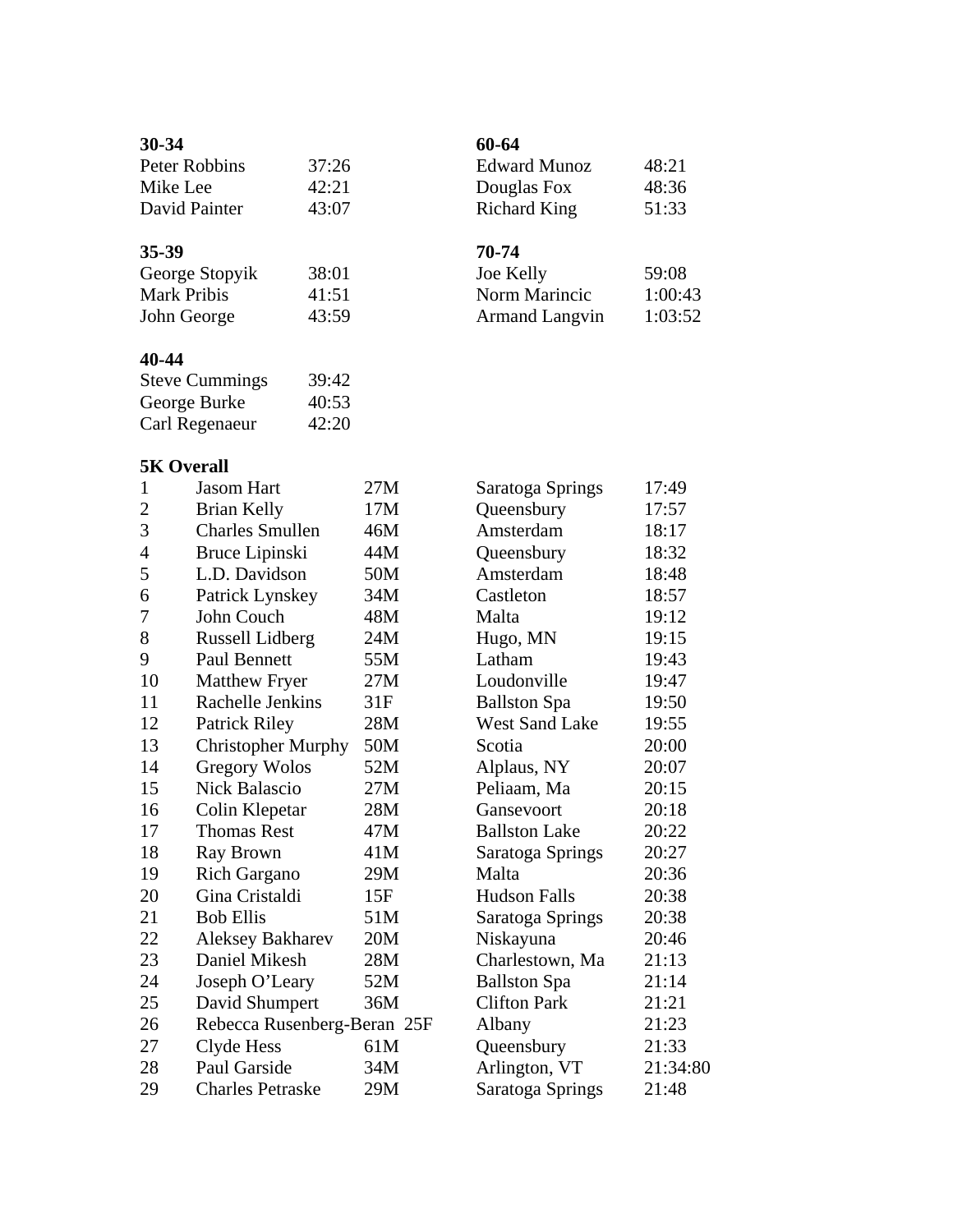| 30 | <b>Anthony DeFranco</b>  | 33M | Clifton park          | 21:44    |
|----|--------------------------|-----|-----------------------|----------|
| 31 | Julie Burke              | 29F | Troy                  | 21:47    |
| 32 | Jim Goodspeed            | 56M | Queensbury            | 21:50    |
| 33 | Dave Matthews            | 41M | <b>Ballsotn Spa</b>   | 21:57    |
| 34 | Tom Lansing              | 55M | Scotia                | 21:58    |
| 35 | Frank Alessandrini       | 19M | Johnsonville          | 22:09    |
| 36 | Dan Carlo                | 37M | Johnsonville          | 22:27    |
| 37 | <b>Stan Westhoff</b>     | 63M | Gansevoort            | 22:31:17 |
| 38 | <b>Benn Griffin</b>      | 20M | Middle Grove          | 22:31:99 |
| 39 | <b>Boone Gorges</b>      | 26M | <b>Brooklyn</b>       | 22:33    |
| 40 | Jeremy Powell            | 19M | Gansevoort            | 22:36    |
| 41 | Al Testa                 | 29M | Albany                | 22:37    |
| 42 | Doug Salyers             | 20M | Gansevoort            | 22:39    |
| 43 | Keith Meyer              | 49M | Saratoga Springs      | 22:40    |
| 44 | <b>Edan Engstrom</b>     | 28M | Wilton                | 22:55    |
| 45 | Cory metler              | 34M |                       | 23:06    |
| 46 | Donald McConkey Jr 50M   |     | Greenfield            | 23:08    |
| 47 | Shane Kilburn            | 30M | <b>Ballston Spa</b>   | 23:10    |
| 48 | Chester Tumidajewicz 52M |     | Amsterdam             | 23:12    |
| 49 | <b>Greg Rickes</b>       | 57M | Latham                | 23:15    |
| 50 | <b>Tammy Caroll</b>      | 32F | <b>Clifton Paark</b>  | 23:17    |
| 51 | <b>Janine Groves</b>     | 44F | Gilboa                | 23:18    |
| 52 | John Roeske              | 25M | <b>Ballston Spa</b>   | 23:21    |
| 53 | Thomas Ryan              | 46M | Scotia                | 23:25    |
| 54 | <b>Richard Duprey</b>    | 44M | <b>East Greenbush</b> | 23:28    |
| 55 | <b>Erica Howes</b>       | 14F | Saratoga Springs      | 23:29    |
| 56 | Lawrence Langdale        | 21M | Saratoga Springs      | 23:31    |
| 57 | Jerry Sherman            | 52M | Gloversville          | 23:33    |
| 58 | <b>Anthony Ostrander</b> | 40M | <b>Troy</b>           | 23:34    |
| 59 | Samuel Callan            | 22M | Gansevoort            | 23:35    |
| 60 | Marc Holtman             | 30M | Malta                 | 23:26    |
| 61 | <b>Scott Yakey</b>       | 53M | Plattsburg            | 23:43    |
| 62 | Larina Riley             | 28F | West Sand Lake        | 23:45    |
| 63 | <b>Matthew Beasley</b>   | 24M | Saratoga Springs      | 23:48    |
| 64 | <b>Scott George</b>      | 20M | <b>West Charlton</b>  | 23;54    |
| 65 | <b>Bob Perilli</b>       | 46M | Saratoga Springs      | 23:55    |
| 66 | <b>Betty Pantzer</b>     | 21F | Castleton             | 23:57    |
| 67 | Tim Callander            | 54M | Albany                | 24:01    |
| 68 | Amanda Oliver            | 23F | Troy                  | 24:02    |
| 69 | Jaime Bisceglia          | 27M | Schaghticoke          | 24:03    |
| 70 | Peter Liebling           | 24M | Albany                | 24:14    |
| 71 | Leon Barnish             | 54M | Schnectady            | 24:17    |
| 72 | Ariel Smullen            | 15F | Amsterdam             | 24:28    |
| 73 | Sarah Nolan              | 29F | Latham                | 24:29    |
| 74 | <b>Steve McCutcheon</b>  | 29M | Albany                | 24:31    |
| 75 | Tom Boltzer              | 59M | Greenfield            | 24:37    |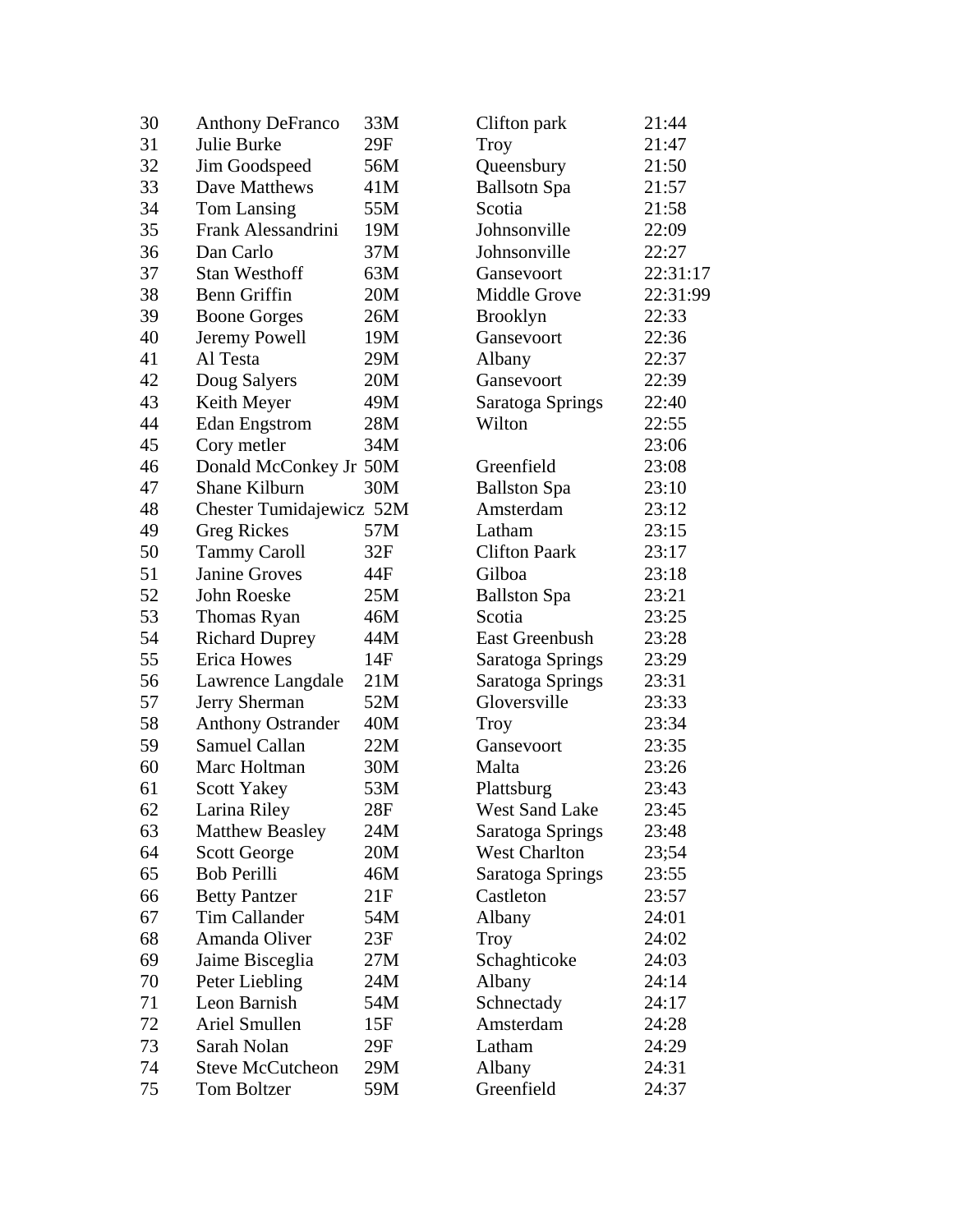| 76  | Mario Cristaldi          | 54M | <b>Hudson Falls</b>   | 24:41 |
|-----|--------------------------|-----|-----------------------|-------|
| 77  | Melissa Osmer            | 35F | Latham                | 24:41 |
| 78  | Nina Nichols             | 36F | <b>Troy</b>           | 24:42 |
| 79  | <b>Steven Schriber</b>   | 48M | <b>Porter Corners</b> | 24:43 |
| 80  | Teresa Wuerdeman         | 54F | <b>Clifton Park</b>   | 24:48 |
| 81  | Mary Collins-Finn        | 57F | <b>Memands</b>        | 24:52 |
| 82  | Stephen Mitchell         | 65M | Malta                 | 24:55 |
| 83  | Nicholas Neville         | 29M | Saratoga Springs      | 24:59 |
| 84  | Kelly Holzworth          | 28F | Saratoga Springs      | 25:04 |
| 85  | <b>Heather Penn</b>      | 32F | Albany                | 25:05 |
| 86  | <b>Richard Robinson</b>  | 45M | <b>Clifton Park</b>   | 25:06 |
| 87  | Ron Metzger              | 46M | Schnectady            | 25:08 |
| 88  | <b>OJ</b> Parson         | 24M | <b>Ballston Spa</b>   | 25:09 |
| 89  | Philip Leigley           | 27M | Greenfield            | 25:09 |
| 90  | Ed Keefe                 | 42M | <b>Ballston Spa</b>   | 25:28 |
| 91  | Lynn Fredericks          | 40F | Amsterdam             | 25:33 |
| 92  | Jordan Keefe             | 14M | <b>Ballston Spa</b>   | 25:34 |
| 93  | Michael Della Rocco      | 55M | Altamont              | 25:35 |
| 94  | Tom Flynn                | 55M | <b>Broadalbin</b>     | 25:36 |
| 95  | <b>Bandit</b>            |     |                       |       |
| 96  | Emily Vachula            | 21F | North Hatfield, MA    | 25:43 |
| 97  | <b>Joanne Nolette</b>    | 46F | Rensselaer            | 25:44 |
| 98  | Jessica Mitchell         | 29F | Albany                | 25:46 |
| 99  | Mike Kicinski            | 48M | Gloversville          | 25:57 |
| 100 | <b>Tanah Corelli</b>     | 50F |                       | 25:59 |
| 101 | Bryan Keller             | 25M | Saratoga Springs      | 26:11 |
| 102 | James Williams-Ness 37M  |     | Saratoga Springs      | 26:15 |
| 103 | Peter Hettrich           | 72M | <b>Ballston Spa</b>   | 26:15 |
| 104 | Roy Penn                 | 39M | Albany                | 26:16 |
| 105 | Dean Brumaghim           | 54M | Gloversville          | 26:19 |
| 106 | Kathleen Canstantine 42F |     | <b>Ballston Spa</b>   | 26:24 |
| 107 | <b>Deborah Cremeans</b>  | 40F | <b>Ballston Spa</b>   | 26:25 |
| 108 | <b>William Groves</b>    | 48M | Gilboa                | 26:25 |
| 109 | Connie Smith             | 39F | Glenmont              | 26:27 |
| 110 | <b>Scott Smith</b>       | 45M | Glenmont              | 26:28 |
| 111 | Kim Diblasi              | 36F | Saratoga Springs      | 26:28 |
| 112 | Lou Mulligan             | 60M | Castleton             | 26:32 |
| 113 | Michael Vitti            | 35M | <b>Clifton Park</b>   | 26:37 |
| 114 | <b>Matthew Williams</b>  | 31M | Malta                 | 26:37 |
| 115 | Dan Beigel               | 66M | Clinton, NY           | 26:41 |
| 116 | Kelly Gennoy             | 33F | Saratoga Springs      | 26:50 |
| 117 | Lichen Kentz             | 28M | <b>Porter Corners</b> | 26:51 |
| 118 | <b>Sanning Pingitore</b> | 28F | Fonda                 | 26:53 |
| 119 | <b>Kathy Hutson</b>      | 50F | Clifton park          | 26:55 |
| 120 | Lisa Metzger             | 47F | Niskayuna             | 26;55 |
| 121 | Abby Neville             | 27F | Saratoga Springs      | 26;56 |
|     |                          |     |                       |       |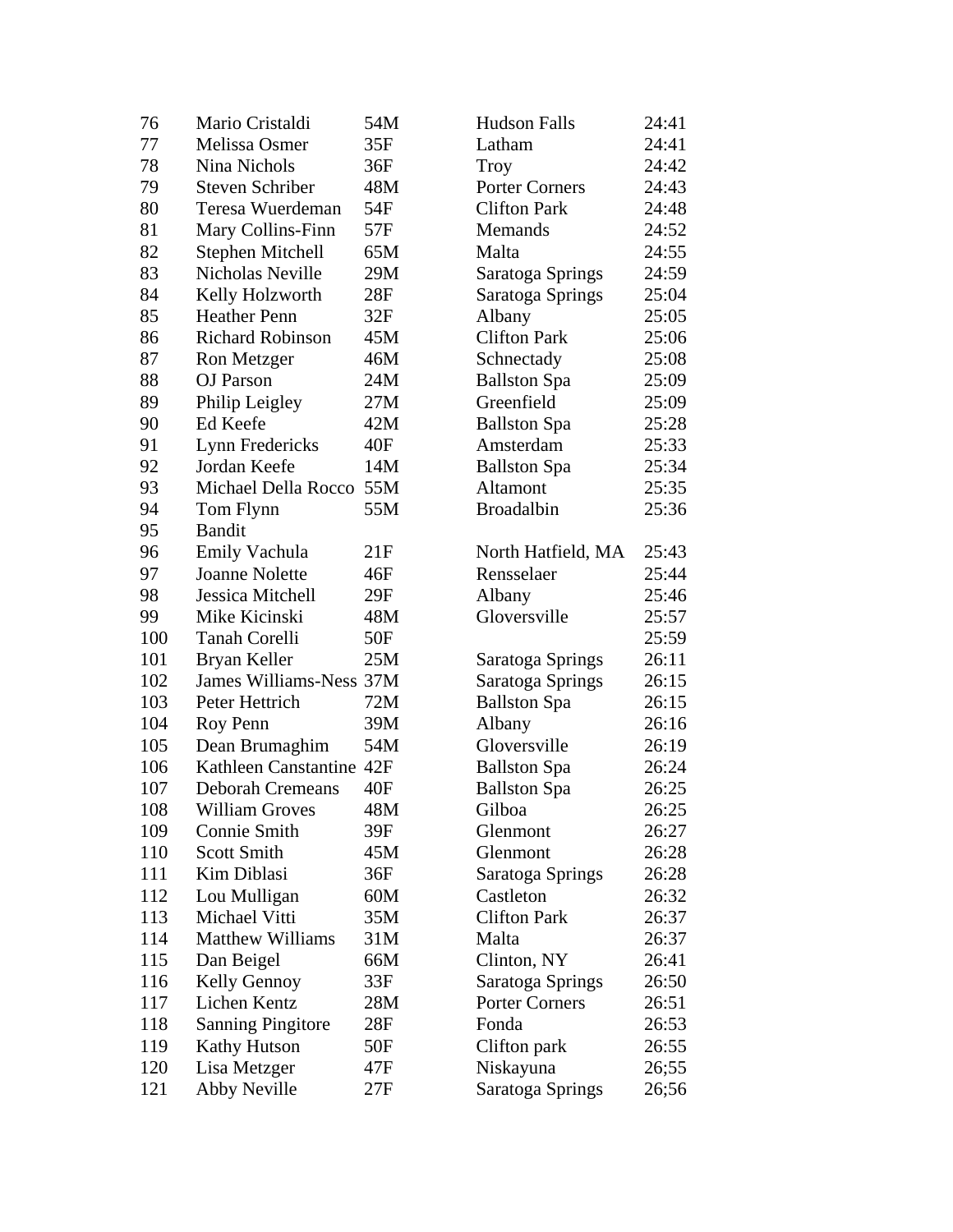| 122 | Linda Dalton            | 48F | Schenctady          | 26:57 |
|-----|-------------------------|-----|---------------------|-------|
| 123 | Peter Bonitatbus        | 35M | Saratoga Springs    | 27:02 |
| 124 | <b>Chuck Niles</b>      | 52M | Johnstown           | 27:03 |
| 125 | Lorin Spiegel           | 58M | Saratoga Springs    | 27:05 |
| 126 | Kory Checca             | 27M | Saratoga Springs    | 27:11 |
| 127 | <b>Emily Perrotto</b>   | 16F | Delmar              | 27:17 |
| 128 | David Dube              | 55M | Camillus            | 27:18 |
| 129 | Julianne La Breche      | 6F  | Galway              | 27:20 |
| 130 | <b>Anneke Pribis</b>    | 36F | <b>Middle Grove</b> | 27:21 |
| 131 | <b>Rick Morgan</b>      | 54M | Stillwater          | 27:25 |
| 132 | <b>Brian Curran</b>     | 25M | Saratoga Springs    | 27:30 |
| 133 | Joyce Rice              | 41F | <b>Ballston Spa</b> | 27:33 |
| 134 | <b>Adam DeFrank</b>     | 25M | Saratoga Springs    | 27:41 |
| 135 | <b>Scott Newton</b>     | 25M | Albany              | 27:42 |
| 136 | Amanda Vitti            | 28F | Wilton              | 27:55 |
| 137 | Dale Long               | 13M | Gansevoort          | 27:56 |
| 138 | Donna Howes             | 49F | Saratoga Springs    | 27:59 |
| 139 | <b>Alexander Howk</b>   | 11M | Wilton              | 27:59 |
| 140 | <b>Brian Howk</b>       | 48M | Wilton              | 28:00 |
| 141 | David Oliver            | 28M | Gansevoort          | 28:09 |
| 142 | Lynn Zabala             | 47F | Gansevoort          | 28:11 |
| 143 | Robin Murray            | 38F | <b>Clifton Park</b> | 28:11 |
| 144 | <b>Brian Howes</b>      | 43M | Saratoga Springs    | 28:21 |
| 145 | Carrie Davis            | 25F | <b>Ballston Spa</b> | 28:25 |
| 146 | Lindsay Reiner          | 27F | <b>Ballston Spa</b> | 28:31 |
| 147 | Jacob Davis             | 25M | <b>Ballston Spa</b> | 28:39 |
| 148 | Cathy Sheridan          | 47F | Scotia              | 28:41 |
| 149 | <b>Frank Pallor</b>     | 56M | Saratoga Springs    | 28:46 |
| 150 | Peggy Keigley           | 57F | Greenfield          | 28:49 |
| 151 | Jennifer Romer          | 33F |                     | 28:53 |
| 152 | Jennifer La Fleche      | 38F | <b>Clifton Park</b> | 28:54 |
| 153 | Zack DiPierro           | 21M | Cherry Plain, NY    | 28:54 |
| 154 | <b>Bandit</b>           |     |                     |       |
| 155 | <b>Richard De Malle</b> | 34M | Fonda               | 28:55 |
| 156 | Jessica Fast            | 23F | <b>Ballston Spa</b> | 28:56 |
| 157 | <b>Richard Lack</b>     | 23M | <b>Ballston Spa</b> | 28:56 |
| 158 | William Ehmann          | 47M | Saratoga Springs    | 28:57 |
| 159 | Mike Marko              | 31M | Saratoga Springs    | 29:06 |
| 160 | Ilene Weinstein         | 57F | Chatham             | 29:08 |
| 161 | Corey Breda             | 27F | Albany              | 29:10 |
| 162 | <b>Hope Brandt</b>      | 26F | Niskayuna           | 29:11 |
| 163 | <b>Buck McTee</b>       | 33M |                     | 29:11 |
| 164 | Mark Sullivan           | 53M | Saratoga Springs    | 29:12 |
| 165 | <b>James Swart</b>      | 42M | Johnstown           | 29:18 |
| 166 | <b>Bob McFarland</b>    | 74M | Schnectady          | 29:22 |
| 167 | Dylan Juda              | 12M | <b>Ballston Spa</b> | 29:23 |
|     |                         |     |                     |       |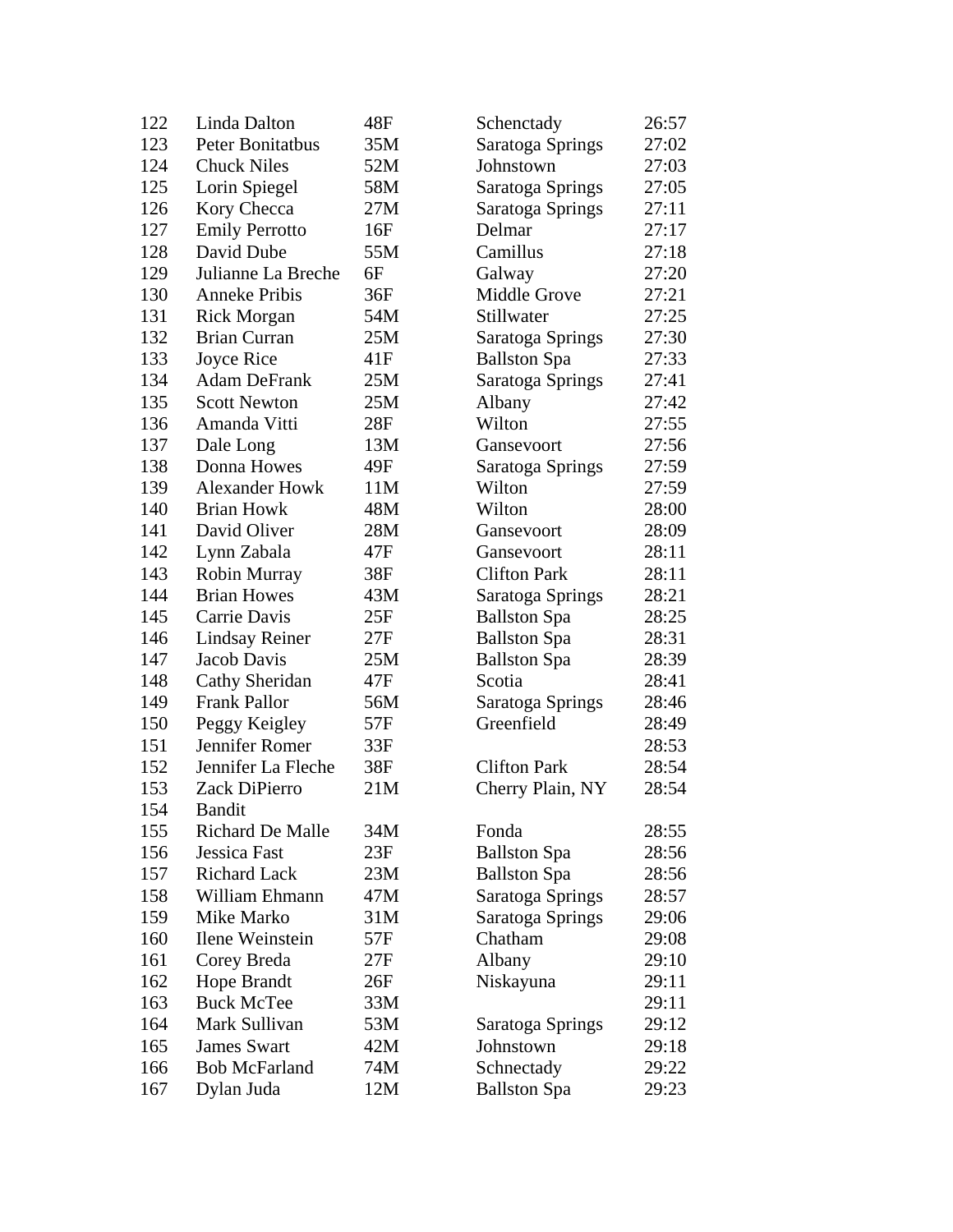| 168 | Corianne Mack             | 30F | <b>CT</b>                   | 29:27 |
|-----|---------------------------|-----|-----------------------------|-------|
| 169 | Larry Peleggi             | 49M | Colonie                     | 29:32 |
| 170 | Jessica Maynard           | 23F | <b>Ballston Lake</b>        | 29:40 |
| 171 | Teri Hutson-Mulligan 48F  |     | Castleton                   | 29:46 |
| 172 | <b>Renee Carollo</b>      | 37F | <b>Middle Grove</b>         | 29:47 |
| 173 | Michael Shaffer           | 50M | Malta                       | 29:52 |
| 174 | Teresa Currier            | 34F | Watervliet                  | 30:14 |
| 175 | Shannon Hmura             | 38F | Saratoga Springs            | 30:25 |
| 176 | <b>Becky Kotler</b>       | 68F | Manchester Center, Vt 30:29 |       |
| 177 | Linda Breda               | 50F | Rexford                     | 30:37 |
| 178 | <b>Ruth Griffin</b>       | 56F | Loudonville                 | 30:39 |
| 179 | <b>Matt Sherman</b>       | 24M | <b>Glens Falls</b>          | 30:41 |
| 180 | Carol Gurney              | 41F | Saratoga Springs            | 30:45 |
| 181 | Sue Paciolla              | 51F | <b>Broadalbin</b>           | 30:49 |
| 182 | <b>Martin Luey</b>        | 53M | Gloversville                | 30:50 |
| 183 | <b>Jared Hammud</b>       | 23M |                             | 30:51 |
| 184 | Amelia Shaffer            | 12F | Malta                       | 30:57 |
| 185 | Jessica Kane              | 25F | Gansevoort                  | 31:07 |
| 186 | <b>Jerry Starr</b>        | 58M | Saratoga Springs            | 31:08 |
| 187 | <b>Shaun-Paul Manore</b>  | 32M | Rexford                     | 31:10 |
| 188 | <b>Tracy Watson</b>       | 37F | Johnsburg                   | 31:11 |
| 189 | <b>Sue Davenport</b>      | 37F | Pattersonville, NY          | 31:20 |
| 190 | <b>Cathy Biss</b>         | 59F | Queensbury                  | 31:21 |
| 191 | Sadie Fowler              | 28F | Gansevoort                  | 31:24 |
| 192 | Mark Juda                 | 40M | <b>Ballston Spa</b>         | 31:38 |
| 193 | Angela Condy              | 54F | Gansevoort                  | 32:08 |
| 194 | <b>Keith Watters</b>      | 45M | Geenwich                    | 32:12 |
| 195 | Linda Vaniseghem          | 55F | Gansevoort                  | 32:13 |
| 196 | Terry Kelly               | 57M | Greenwich                   | 32:28 |
| 197 | John Nolette              | 49M | Rennssalaer                 | 32:28 |
| 198 | Jaime Williams            | 31F |                             | 32:38 |
| 199 | Rachel Morgan             | 25F |                             | 32:40 |
| 200 | Mary Ellsworth            | 42F | Greenfield                  | 32:41 |
| 201 | Paul Cavallaro            | 36M | Saratoga Springs            | 32:51 |
| 202 | Virginia Mosher           | 60F | Delanson                    | 32:55 |
| 203 | <b>Armand Langevin</b>    | 70M | Cohoes                      | 32:55 |
| 204 | Chelsea Kane              | 14F | Saratoga Springs            | 32:56 |
| 205 | <b>Bernie Weis</b>        | 34M | Colonie                     | 32:57 |
| 206 | <b>Thomas Constantine</b> | 56M | Amsterdam                   | 33:08 |
| 207 | <b>Susan Mitchell</b>     | 54F | Malta                       | 33:08 |
| 208 | Pamela Corsones           | 37F | <b>Glens Falls</b>          | 33:19 |
| 209 | <b>Courtney Caola</b>     | 36F | Saratoga Springs            | 33:32 |
| 210 | Katherine Gise            | 35F | <b>Ballston Spa</b>         | 33:52 |
| 211 | Marcus Wilson             | 49M | Gloversville                | 34:06 |
| 212 | <b>Bandit</b>             |     |                             |       |
| 213 | Maria Digiacomo           | 19F | Amsterdam                   | 34:16 |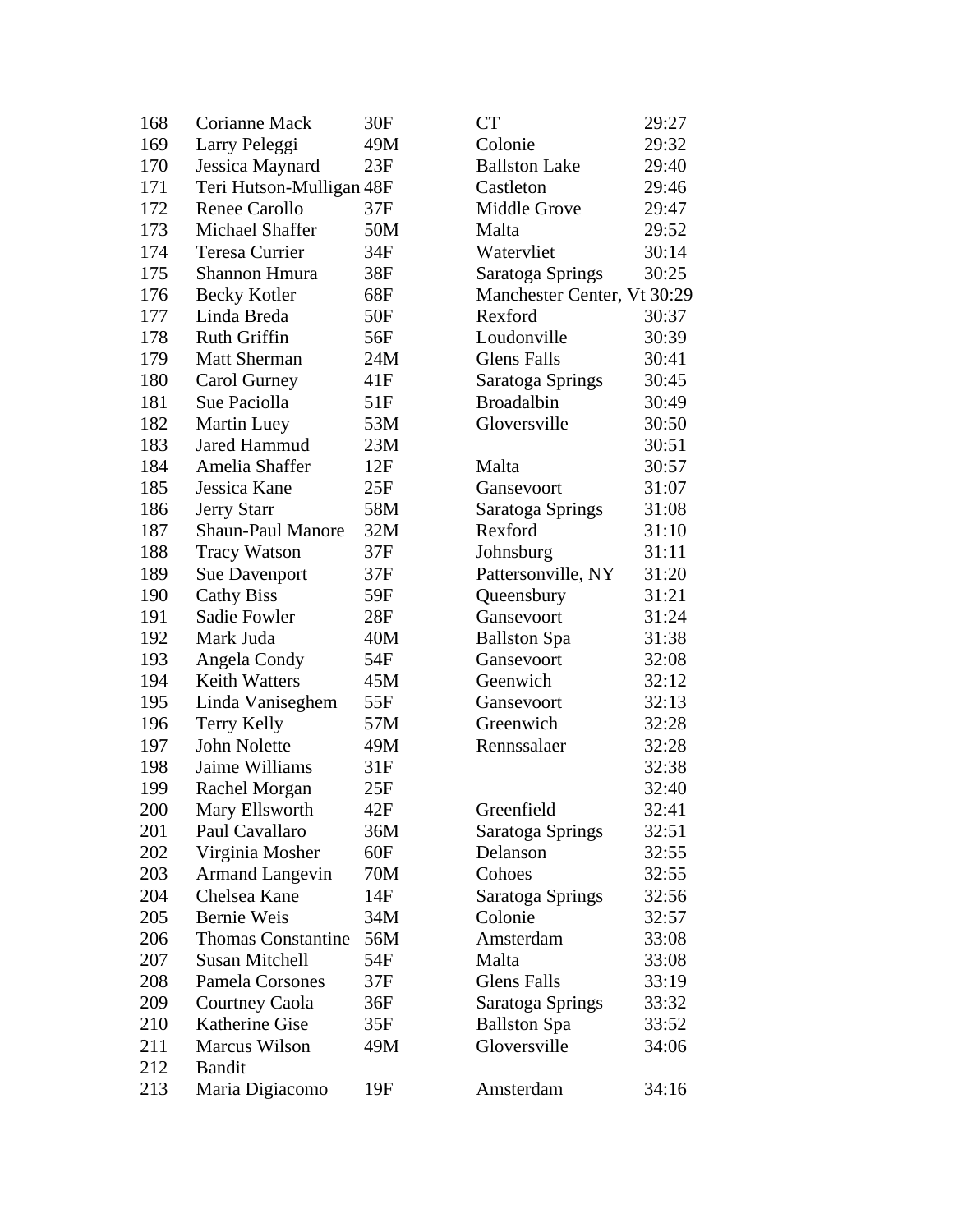| 214 | Melinda Fry               | 42F | Saratoga Springs      | 34:38 |
|-----|---------------------------|-----|-----------------------|-------|
| 215 | Carl Regenauer            | 41M | Saratoga Springs      | 34:52 |
| 216 | Linda Plante              | 58F | <b>Middle Grove</b>   | 34:52 |
| 217 | Victoria Pinto            | 10F | Saratoga Springs      | 35:06 |
| 218 | <b>Natalie Pinto</b>      | 46F | Saratoga Springs      | 35:13 |
| 219 | Jackie Shapiro            | 46F | <b>West Sand Lake</b> | 35:24 |
| 220 | Maureen Murphy            | 24F | Albany                | 35:24 |
| 221 | Sandra Honsinger          | 40F | <b>Troy</b>           | 35:28 |
| 222 | Michael Brunelle          | 36M | <b>Broadalbin</b>     | 36:15 |
| 223 | Michael Marx              | 49M | Saratoga Springs      | 36:19 |
| 224 | Catherine Golden          | 50F | Saratoga Springs      | 36:20 |
| 225 | Dennis Brunelle           | 64M | Saratoga Springs      | 36:21 |
| 226 | Janice Jedynak            | 54F | Troy                  | 36:41 |
| 227 | Diane Watters             | 41F | Greenwich             | 37:16 |
| 228 | Mark Caprara              | 39M | Latham                | 38:04 |
| 229 | Donna Fowler              | 36F | Scotia                | 38:47 |
| 230 | <b>Sherilyn Martin</b>    | 18F | Schnectady            | 38:48 |
| 231 | <b>Colette Muller</b>     | 26F | Schnectady            | 40:09 |
| 232 | <b>Christopher Martin</b> | 33M | Schnectady            | 40:09 |
| 233 | Maggie Phillips           | 23F | Saratoga Springs      | 40:11 |
| 234 | Stephanie Ferradiono      | 36F | Saratoga Springs      | 40:13 |
| 235 | <b>Matt Dorsey</b>        | 40M | Saratoga Springs      | 40:14 |
| 236 | Karla Banach              | 47F | Glenville             | 40:15 |
| 237 | <b>Susanne Carpenter</b>  | 25F | Saratoga Springs      | 40:45 |
| 238 | Trisha Tarnawski          | 26F | Saratoga Springs      | 40:51 |
| 239 | Nancy Muldoon             | 38F | Saratoga Springs      | 40:52 |
| 240 | Jean Brunelle             | 60F | Saratoga Springs      | 41:18 |
| 241 | <b>Enzo Paolette</b>      | 63M | Delmar                | 41:22 |
| 242 | Regina Tumidajewicz 80F   |     | Amsterdam             | 41:52 |
| 243 | <b>Mary Malone</b>        | 36F | <b>Middle Grove</b>   | 41:53 |
| 244 | Suan Walsh                | 45F | Greenfield            | 44:34 |
| 245 | <b>Wendy Schulz</b>       | 45F | Middle Grove          | 44:40 |
| 246 | <b>Colton Hart</b>        | 8M  | Saratoga Springs      | 44:41 |
| 247 | James Lindblade           | 71M | Warrensburg           | 45:50 |
| 248 | Amy Hart                  | 44F | Saratoga Springs      | 45:59 |
| 249 | Anne Marko                | 31F | Saratoga Springs      | 46:00 |
| 250 | McKayla Brunelle          | 11F | <b>Broadalbin</b>     | 47:54 |
| 251 | Rebecca Brunelle          | 33F | <b>Broadalbin</b>     | 49:03 |
| 252 | Christine O'Connell       | 60F | <b>Burnt Hills</b>    | 49:21 |
| 253 | Mary O'Connell            | 26F | <b>Burnt Hills</b>    | 51:47 |
| 254 | <b>Katrina Buckles</b>    | 29F | Saratoga Springs      | 51:48 |
| 255 | <b>Robert Buckles</b>     | 28M | Saratoga Springs      | 52:44 |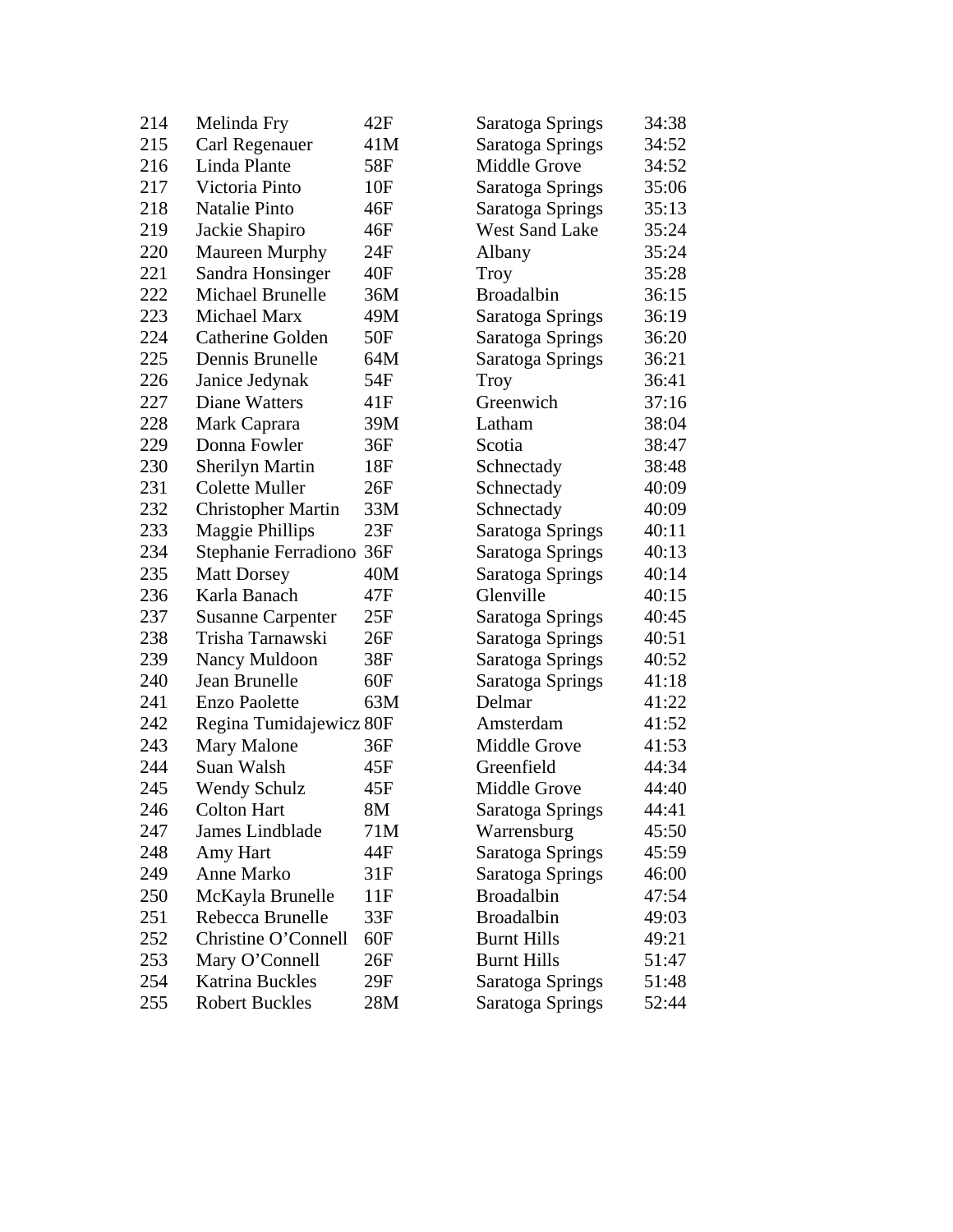### **5K Age Group Female**

**Overall:** Rachelle Jenkins 19:50

## **14 & Under 45-49**

## Erica Howes 23:29 J Julianne LaBreche 27:20 L Amelia Shaffer 30:57 L

### **15-18 50-54**

| Gina Cristald         | 20:38 | Teresa Wuerdeman | 24:48 |
|-----------------------|-------|------------------|-------|
| Ariel Smulen          | 24:28 | Tanah Corelli    | 25:59 |
| <b>Emily Perrotto</b> | 27:17 | Kathy Hutson     | 26:55 |

| <b>Betty Pantzer</b> | 23:57 |
|----------------------|-------|
| Amanda Oliver        | 24:02 |
| Emily Vachula        | 25:43 |

### **25-29 60-64**

| Rebecca Rosenberg-Bearn 21:23* |       | Virginia Mosher           | 32:55 |
|--------------------------------|-------|---------------------------|-------|
| Julie Burke                    | 21:47 | Jean Brunelle             | 41:18 |
| Larina Riley                   | 23:45 | Christine O'Connell 51:47 |       |

### **30-34 65-69**

| <b>Tammy Carroll</b> | 23:17 |
|----------------------|-------|
| <b>Heather Penn</b>  | 25:05 |
| Kelly Genny          | 26:50 |

### **35-39 75+**

| Melisa Osmer         | 24:41 |
|----------------------|-------|
| Nina Nichols         | 24:42 |
| <b>Anneke Pribis</b> | 27:21 |

### **40-44**

Janice Groves 28:18 Lynn Fredericks 25:33 Kathleen Canstantine 26:24

## **5k Age Group Male**

**Overall:** Jason Hart 17:49

### **14 & Under 45-49**

| Jordan Keefe          | 25:39 |
|-----------------------|-------|
| Dale Long             | 27:56 |
| <b>Alexander Howk</b> | 27:59 |

| Joanne Nolette | 25:44 |
|----------------|-------|
| Lisa Metzger   | 26:55 |
| Linda Dalton   | 26:57 |

| Gina Cristald         | 20:38 | Teresa Wuerdeman    | 24:48 |
|-----------------------|-------|---------------------|-------|
| Ariel Smulen          | 24:28 | Tanah Corelli       | 25:59 |
| <b>Emily Perrotto</b> | 27:17 | <b>Kathy Hutson</b> | 26:55 |

## **19-24 55-59**

| <b>Betty Pantzer</b> | 23:57 | Mary Collins    | $24:52*$ |
|----------------------|-------|-----------------|----------|
| Amanda Oliver        | 24:02 | Peggy Kaigley   | 28:49    |
| Emily Vachula        | 25:43 | Ilene Weinstein | 29:08    |

| Virginia Mosher           | 32:55 |
|---------------------------|-------|
| Jean Brunelle             | 41:18 |
| Christine O'Connell 51:47 |       |

Becky Kotler 30:29

Regina Tumidajwicz 41:52\* Oldest runner—80 yrs!!!!

| Jordan Keefe   | 25:39 | <b>Charles Smullen</b> | 18:17 |
|----------------|-------|------------------------|-------|
| Dale Long      | 27:56 | John Couch             | 19:12 |
| Alexander Howk | 27:59 | Thomas Rest            | 20:22 |